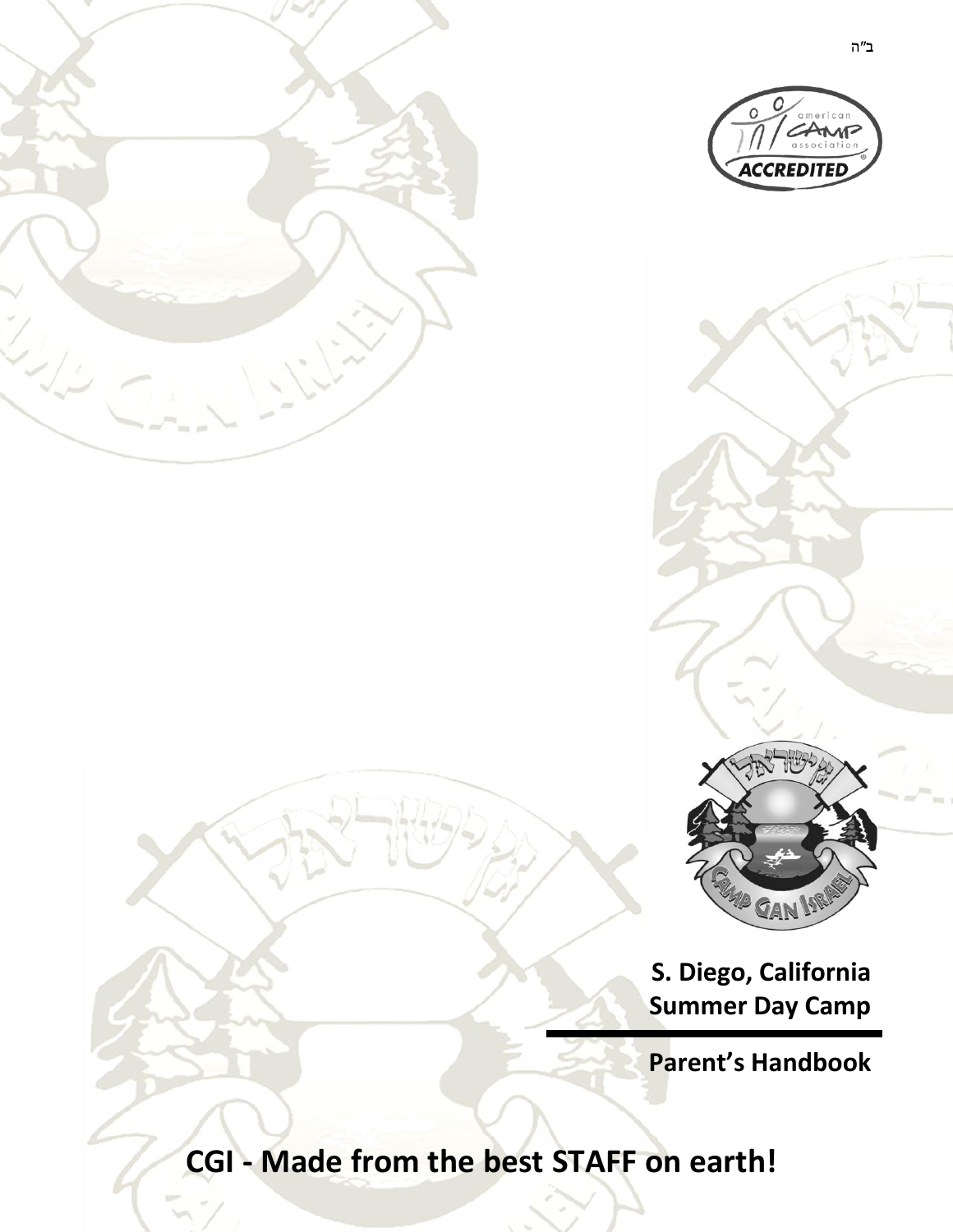#### Parents Handbook

### **A Letter from Your Director**

Dear Camp Gan Israel Parents,

We are so excited to offer you the best summer experience for your child. Camp Gan Israel, part of the largest network of Jewish camps in the world, is proud to provide the best in fun and safety in a warm and caring Jewish environment. As a member of the American Camping Association (ACA) we uphold 300 standards of fun and safety in every aspect of our camp.

In Gan Izzy, we view our staff and the parents as two integral partners of a team. Together we work together to bring out the best in your child's development and growth; physically, socially and spiritually. Using our website, www.ganizzysb.com; regular email communication and weekly newsletters, we hope to stay in touch with you about your child's progress and activities.

Please review this handbook so you will be familiar with the procedures and policies of our camp. Our complete Camp Policy is available on our website in the Parent's Section. If you have any questions or concerns you can call Rabbi Smoller on his cell phone 858-254-3251, or email admin@cgisd.com.

We're looking forward to another amazing Gan Izzy summer!

Yours Truly,

Rabbi Dovid Smoller Director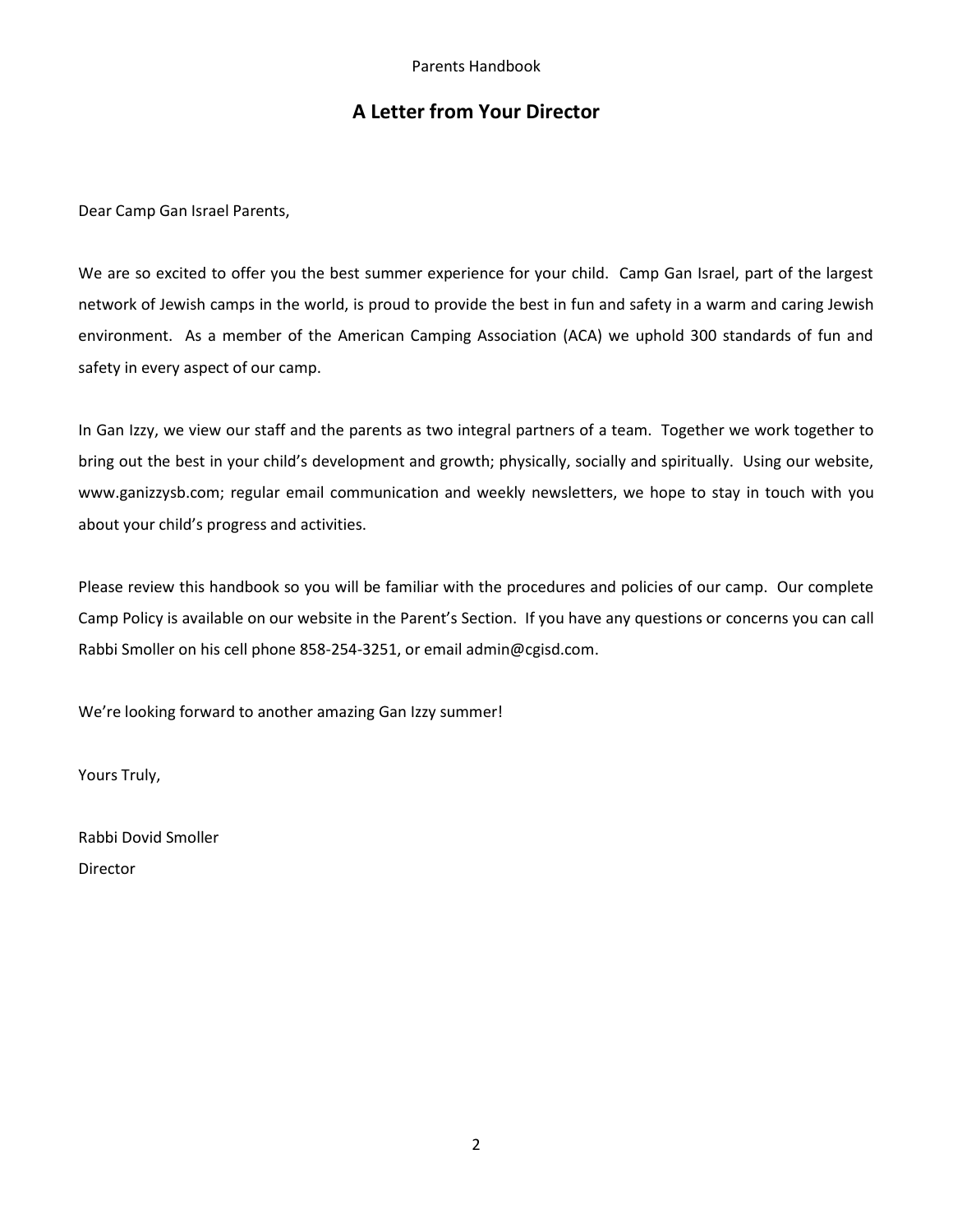# **Table of Contents**

<span id="page-2-0"></span>

### <span id="page-2-1"></span>Note on ACA:

Codes in parenthesis correspond to American Camping Association accreditation standard number. For more information on the importance of ACA accreditation visit www.campparents.org.

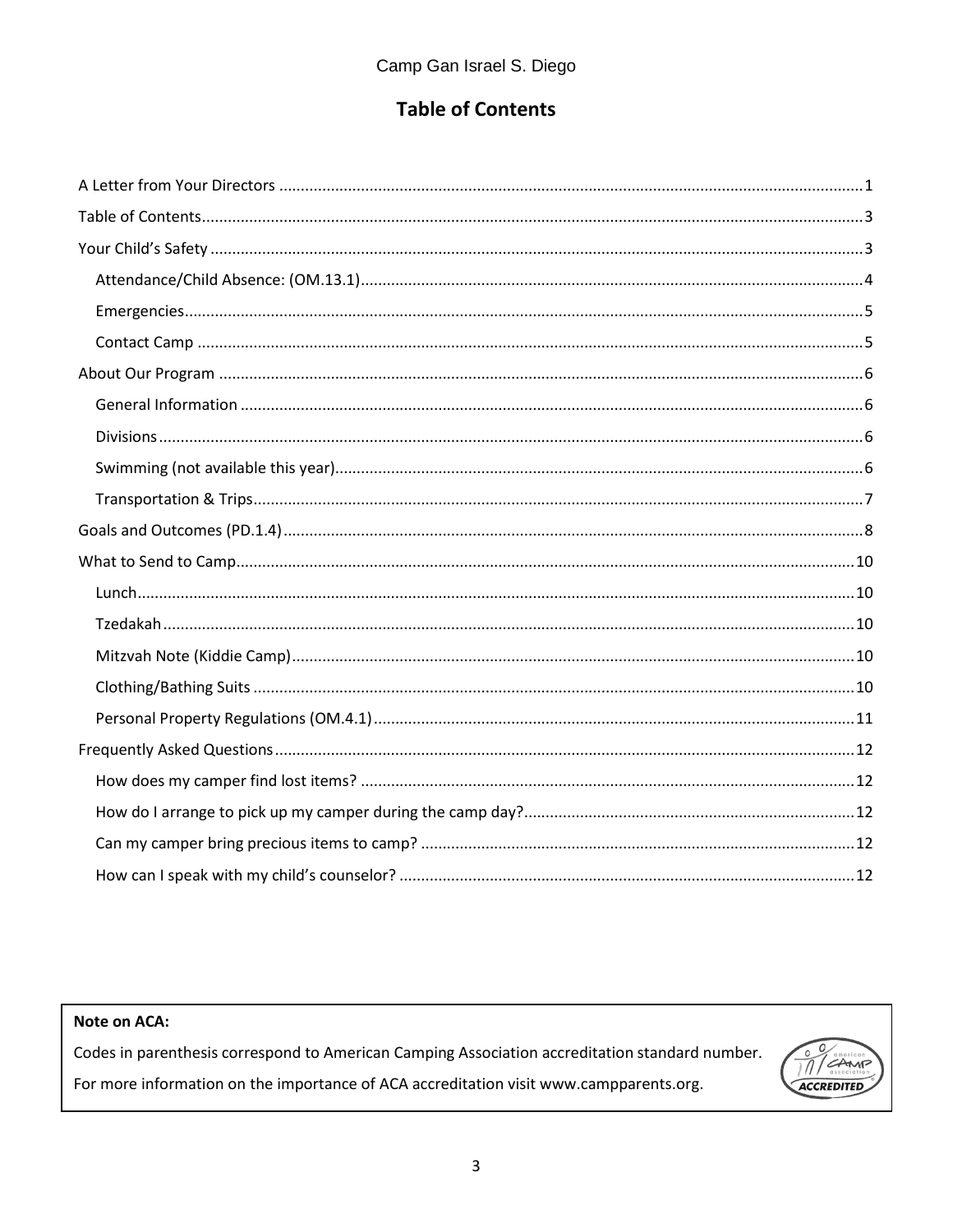## **Your Child's Safety**

### <span id="page-3-0"></span>**Attendance/Child Absence:** (OM.13.1)

- 1. Attendance is taken by our staff every morning.
- 2. Each day, after line up, a list of absentees/no-shows should be turned into the section head.
- 3. Camp Receptionist will make contact with the absentee's families to determine reason for absence. Reason should be logged in camper's file. If family cannot be reached, the Camp Director should be notified.
- 4. If you know your child will be absent from camp, please notify the camp office at 858-566-1996 or email admin@cgisd.com.

### **Arrival and Departure** (TR.4)

- 1. Gate is secured with a code that all parents receive prior to camp.
- 2. Parents should park in the parking lot and walk their children into camp.
- 3. At the end of the day, parents must pick up their children from the front of the building. Staff members will supervise the children until parents pick them up.
- 4. THERE IS NO PARKING IN THE FRONT OF THE BUILDING! All cars MUST be parked in the designated parking spaces, and campers must be escorted by their parents or responsible adult in the classrooms.
- 5. Please obey 5 MPH Speed Limit sign posted in the parking lot.
- 6. If the parent or guardian will not be picking up the child, the alternate driver must be added as an authorized pickup person on our website. A release form is also available in the camp office. No child will be released to an unauthorized driver without permission from the Director. (OM-17)
- 7. Campers find it hard to adjust when they come late, and they worry when their parents don't pick them up on time. Please be prompt. Camp begins at 9:00am and ends at 3:30 pm. On Fridays, camp ends at 2:30 pm. After 3:45 pm, after-care charges will be applied.
- 8. After-care is available Monday-Thursday from 3:30-5:00pm. Fees apply.



4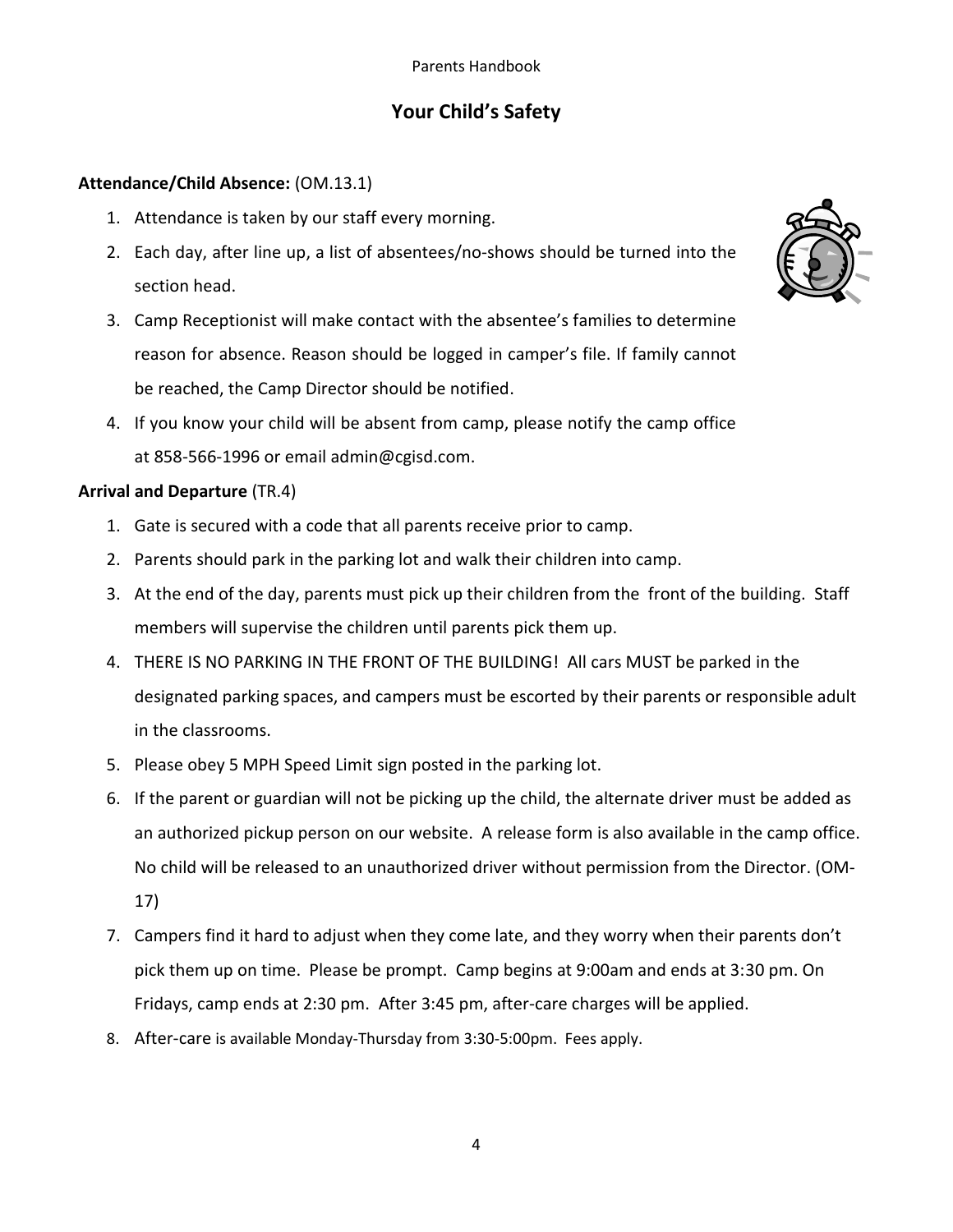### <span id="page-4-0"></span>**Emergencies**

- 1. In case of any medical emergency requiring more than basic first aid, the parents/guardians will be immediately notified. If we cannot reach the parents, the emergency contact on file will be notified. (HW.10.1)
- 2. Our staff are all certified to provide CPR/First Aid if G-d forbid, this is necessary.
- 3. After any incident or injury, parents will receive an ouch or incident report.
- 4. Parents may be asked to pick up their child from camp if the Health Supervisor deems it necessary. Reasons may include fever, rash, suspected contagious disease, lice, or any injury that requires more than first aid. (HW.10.1)
- 5. For ways to contact camp in case of an emergency, please see the "Contact Camp" section in this handbook.
- 6. For our complete Risk Management Plan, Health & Safety Plan and Emergency Plan, please see our "Camp Policy" available on www.cgisd.com in the forms and handbooks section.

#### <span id="page-4-1"></span>**Contact Camp**

- 1. Www.cgid.com has our schedule, newsletters, pictures, and a blog of current news and announcements.
- 2. Counselors and other staff may be reached by emailing staff@cgisd.com. Place the name of the staff member in the subject of the email.
- 3. Camp's phone number is 858-566-1996. Staff will not be available to talk during camp hours as they are supervising the children. The Director should be called in case of an emergency. Rabbi Smoller's cell phone is 858-254-3251. Text Messaging Rabbi Smoller is an effective mode of communication.
- 4. Camp Gan Israel's full "Camp Policy" is available on www.cgisd.com in the Parent's Section. Please take the time to familiarize yourself with our policies and guidelines.

5



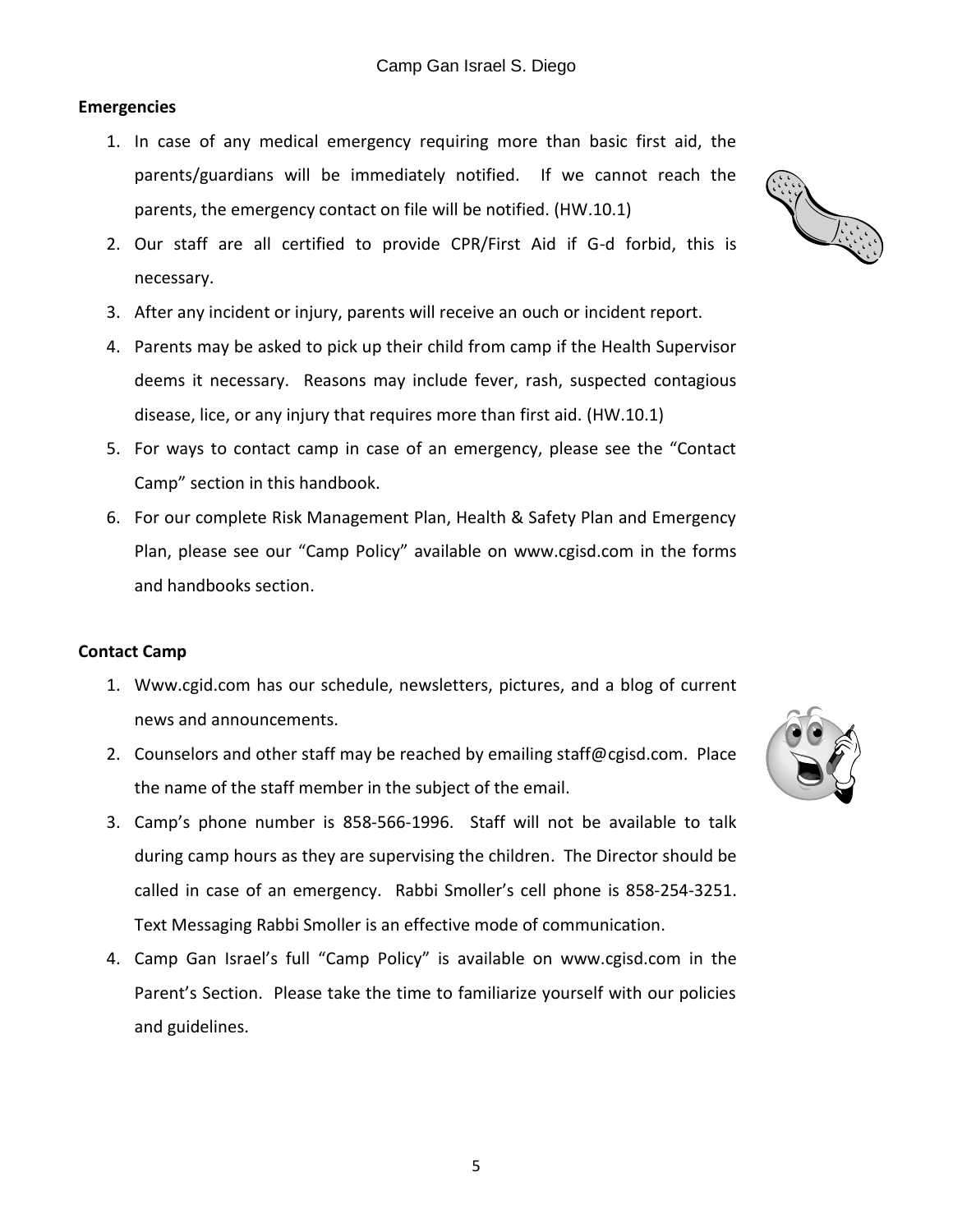## **About Our Program**

### <span id="page-5-1"></span><span id="page-5-0"></span>**General Information**

- 1. Camp Gan Israel provides a wide variety of developmentally appropriate activities and games that provide entertainment and education.
- 2. Activities include sports, arts & crafts, drama, dance, creative games and hunts and water sports. Each activity is designed with creative excitement which engages all participants.
- 3. Campers are encouraged to participate in all activities to promote unity in the group. Exceptions are made if an activity is medically not advisable.
- 4. Our specialized activities have trained instructors who orient staff and campers to the specific safety and operating procedures for each specialized activity.

### <span id="page-5-2"></span>**Divisions**

- 1. Kiddie Camp: Ages 2-5; Monday thru Thursdasy 9:00 am 3:30 pm; Friday-9:00-2:30.
- 2. General Camp: Ages 6-12; Monday thru Thursdasy 9:00 am 3:30 pm; Friday-9:00-2:30.

### <span id="page-5-3"></span>**Swimming (not available this year)**

- 1. The Gan Izzy Girls and Boys divisions go swimming twice during the summer at a private pool. Kiddie Campers have water sports on camp grounds, but do not swim in a pool.
- 2. The campers are supervised by an experienced American Red Cross certified lifeguard. In addition, all of our staff is First Aid/CPR certified.
- 3. During swimming, staff is required to keep all of their campers in their sight and assist with behavior management and rule compliance.





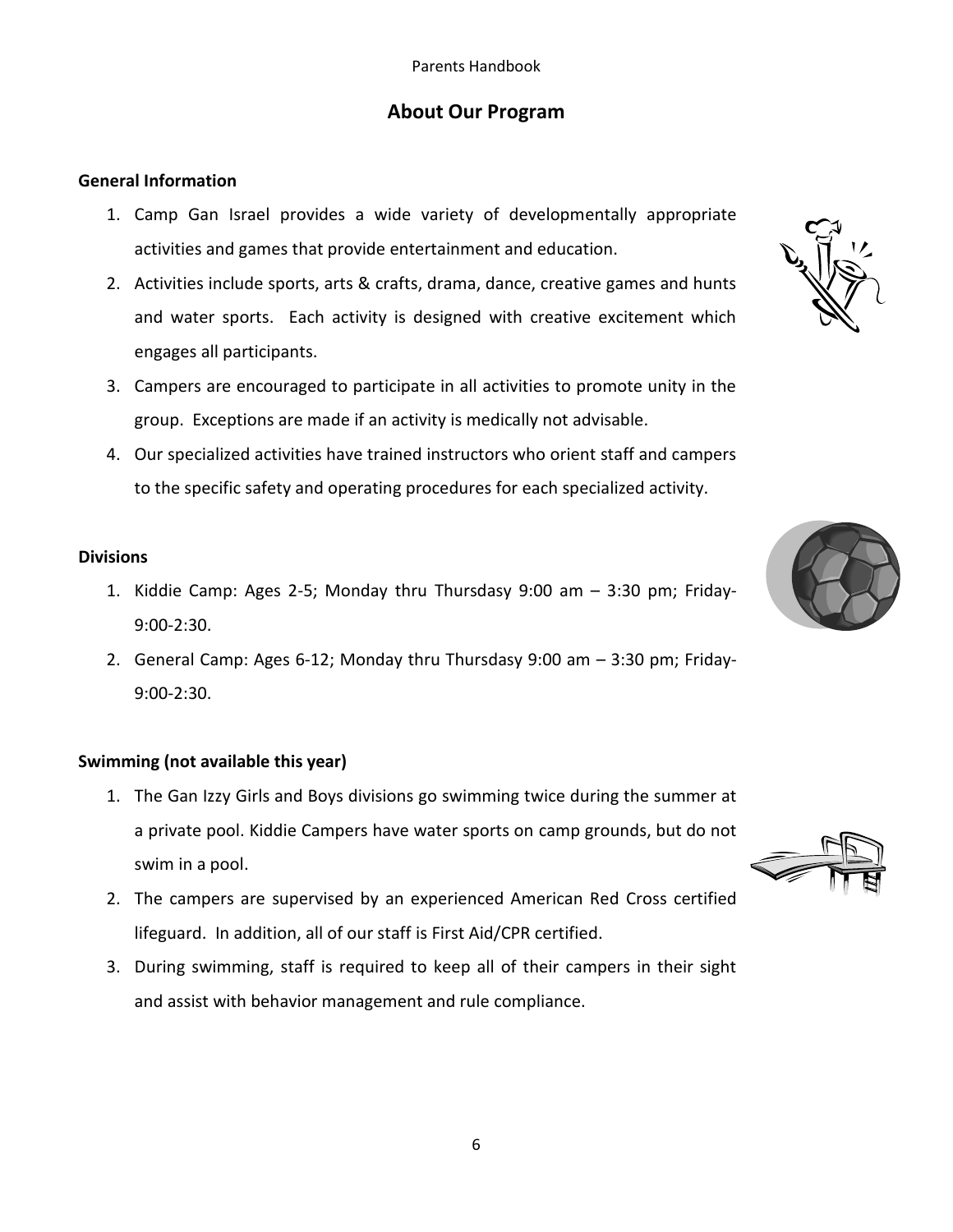### <span id="page-6-0"></span>**Transportation & Trips**

- 1. Campers go on trips as indicated in our Camp Calendar available on www.cgisd.com. Kiddie Kampers remain on camp grounds. Children are transported in buses only. Staff members do NOT transport children in private vehicles.
- 2. Campers must wear a camp T-shirt on trip days which can be purchased at camp.
- 3. Additional information about transportation/trip procedures and policies are available in our "Camp Policy", available at cgisd.com.
- 4. We use the Chabad Hebrew Academy buses to transport our campers and the following rules must be obeyed while travelling on the busses. (TR.8.1, TR.9.1)
	- a. Remain properly seated while on the bus.
	- b. Keep arms and other objects inside the bus
	- c. Always follow the directions of the driver
	- d. Keep games, balls, toys, etc. in a bag or box
	- e. Help keep your bus clean! Put all garbage in the appropriate containers
	- f. Learn emergency drill procedure (taught by driver)
- 5. Campers cannot:
	- a. Chew gum while riding on the bus
	- b. Stand or change seats while on the bus
	- c. Fight, shout, or throw objects while on the bus
	- d. Leave anything in the center aisle



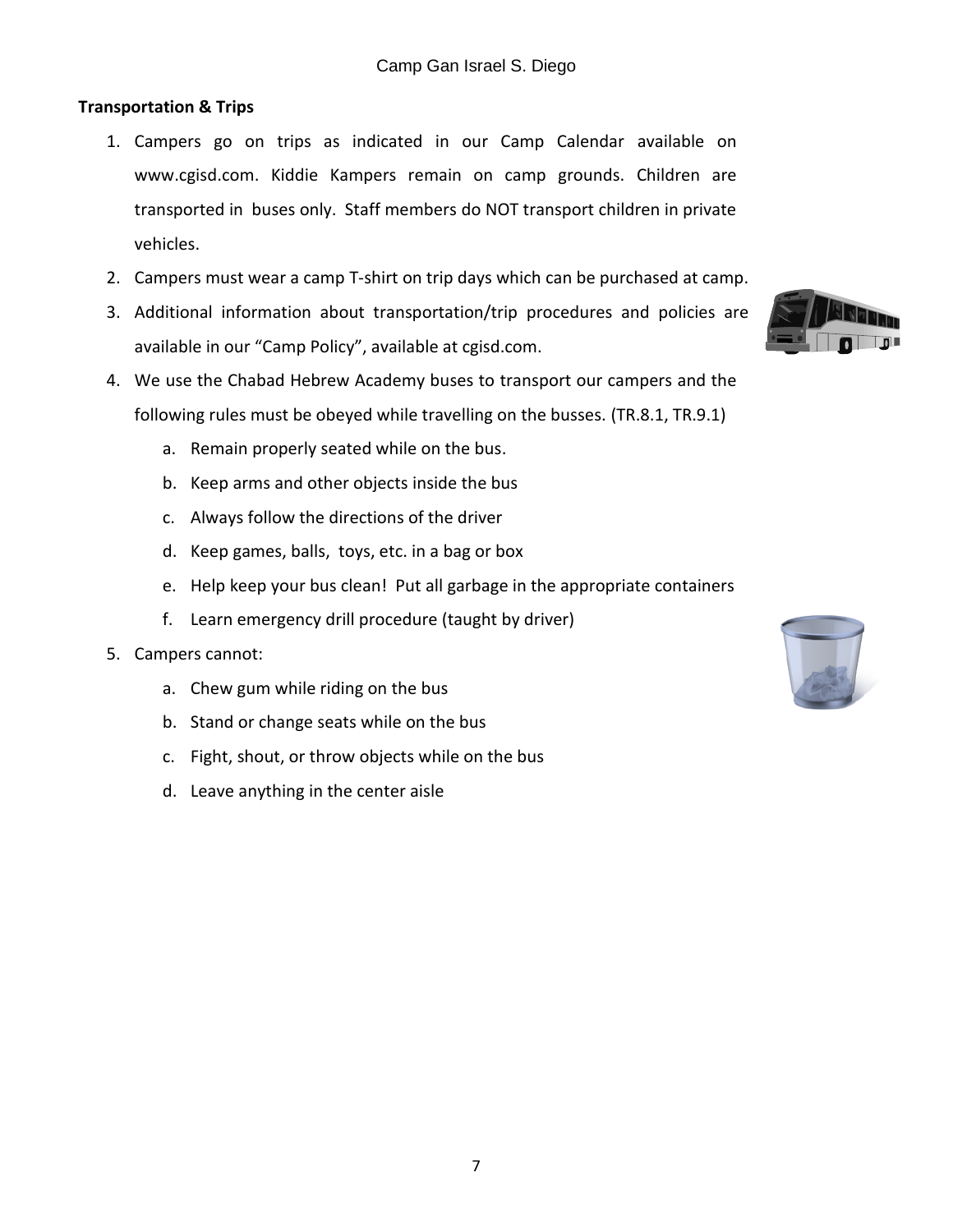## **Goals and Outcomes (PD.1.4)**

- <span id="page-7-0"></span>1. To provide opportunities that stimulate the development of each camper's self-esteem.
	- a. Each camper will select her own activity during "me" time.
	- b. Each camper will participate in at least one activity to promote selfesteem, which could include arts & crafts, values clarifications, music, sports or special hunts and activities.
	- c. Campers will participate in getting-to-know-you games during the first 24 hours of camp.
	- d. Staff will provide the campers with positive comments and encouragement throughout their stay.
- 2. To help each camper appreciate the natural surroundings and take an active role in the stewardship of our environment.
	- a. Each camper will have the opportunity to participate in some nature activity, which could include one of the following: hiking, environmental activities, or other appropriate activity.
	- b. At the beginning of each session, the campers will discuss as a group the importance of taking care of their camp and the type of things that they need to do such as picking up litter, not picking flowers, respecting property (no graffiti), and conserving water.
	- c. Campers and staff will participate in recycling of materials such as aluminum cans, cardboard, and paper in clearly marked recycling bins.
	- d. Each unit will be encouraged to perform a service project at camp to help the environment such as picking up litter and recycling.
- 3. To provide situations for each camper to set goals and challenge themselves while discovering his or her own skills and abilities.
	- a. Each camper will participate in at least two activities during the week that will personally challenge the camper - such as archery, arts and crafts, learning classes and Tzivos Hashem club.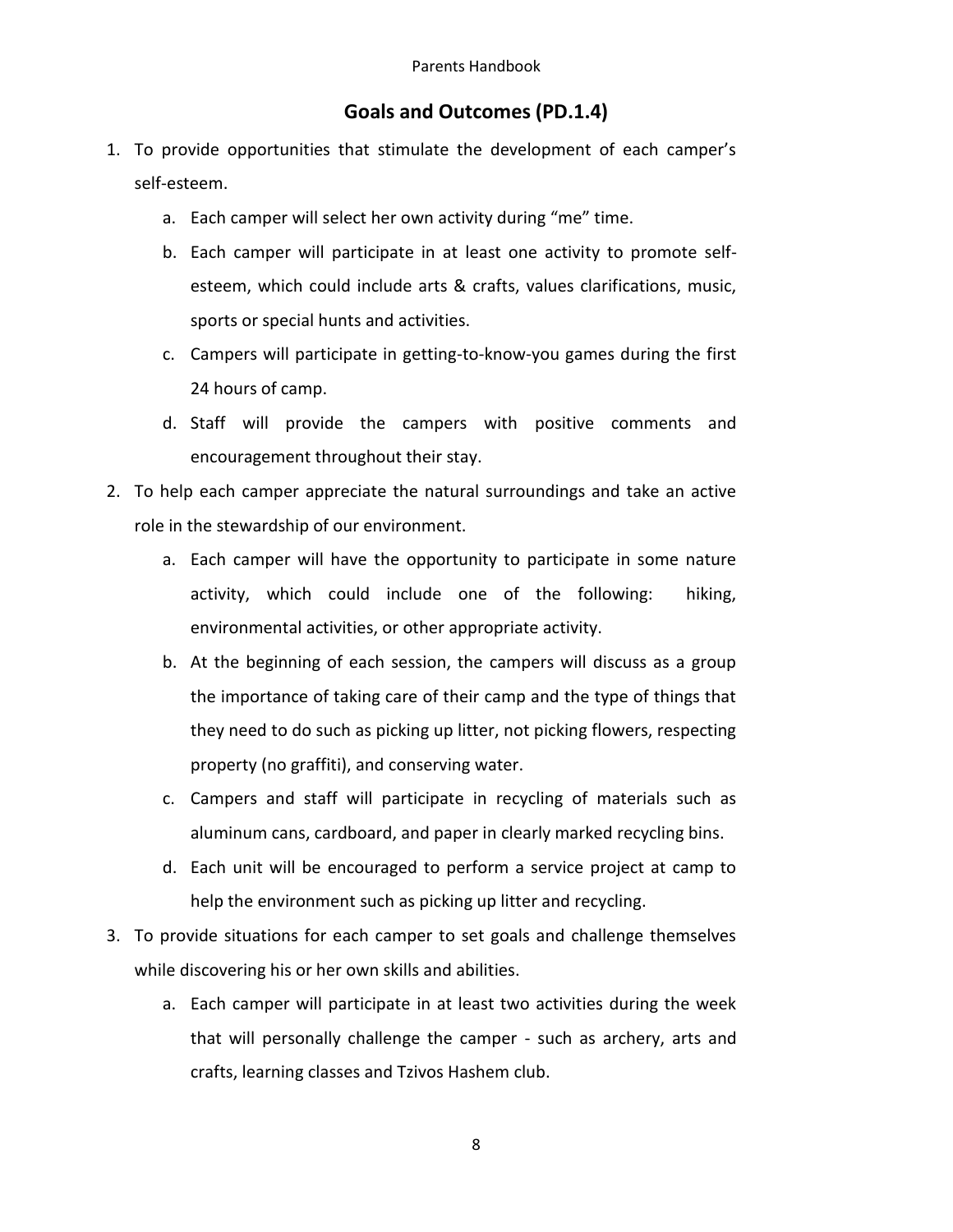- b. Campers will have the opportunity to work in small groups during activities and bunk time with each camper taking on different roles.
- c. Campers will learn at least one new skill while at camp.
- 4. To provide exposure to Jewish culture and practices in a fun, non-judgemental and hands-on way.
	- a. Campers will participate in daily activities and arts & crafts sessions that educate them in specific Jewish cultural concepts.
	- b. Campers may participate in the Tzivos Hashem learning program prizes are given to children who participate in this program
	- c. Campers will learn and sing camp songs and hear stories that contain themes of Jewish culture and practice.
	- d. Each unit will have a Jewish theme of the week around which songs, arts & crafts and activities will be planned.
	- e. Each camper will bring home Challah bread that he/she shapes and bakes.
- 5. To increase the camper's network of Jewish friends.
	- a. By virtue of the fact that the campers are attending a Jewish camp they meet many new Jewish friends
	- b. Our counselors and campers keep contact throughout the year, either in person or as pen pals.
	- c. Reunions and holiday activities are scheduled periodically throughout the year to maintain friendships.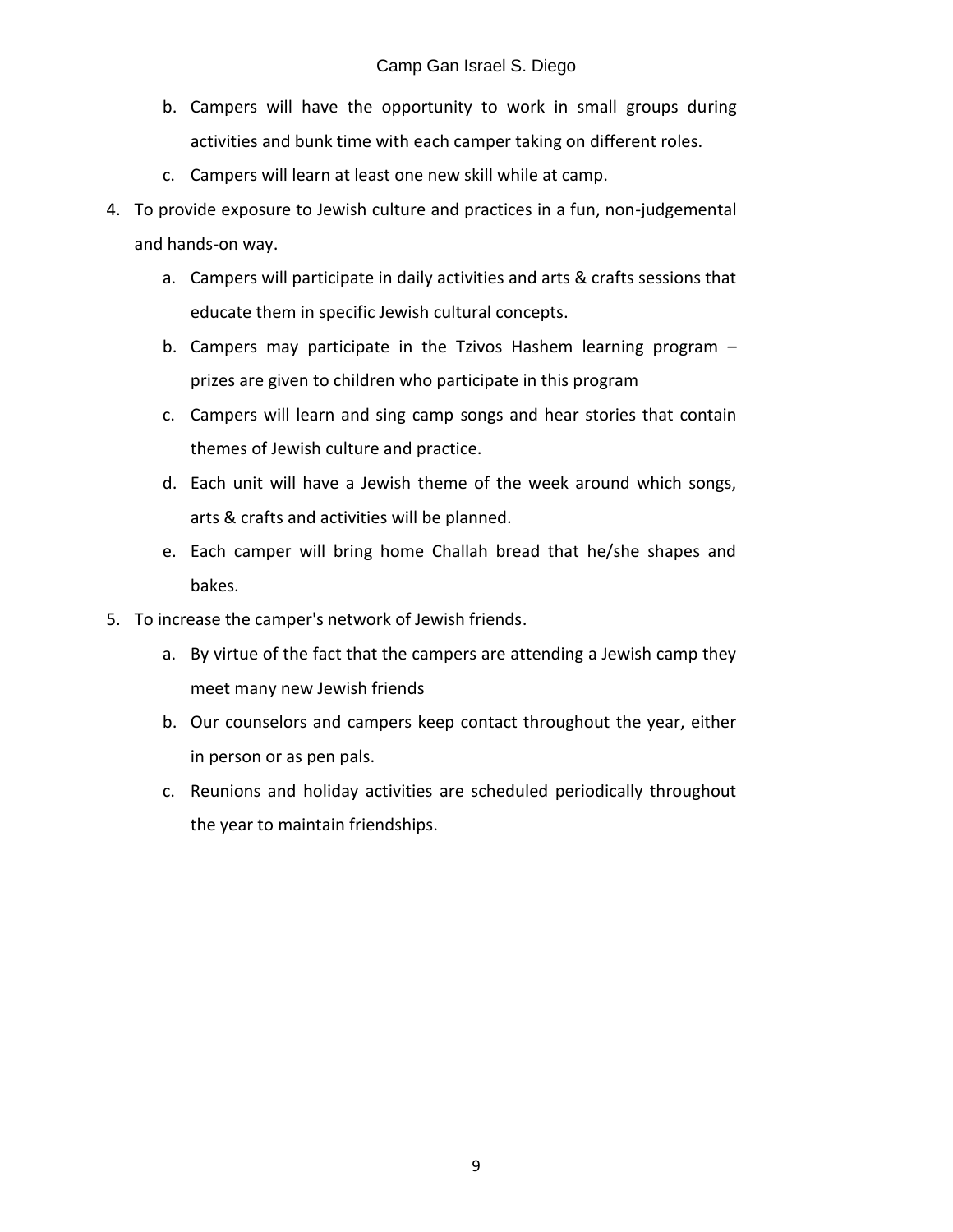## **What to Send to Camp**

#### <span id="page-9-1"></span><span id="page-9-0"></span>**Lunch**

- 1. Packed lunches should be brought from home in a marked lunchbox/bag with child's first and last name.
- 2. Lunches should be dairy or parve; no meat is allowed in camp. Please don't send glass jars/bottles.
- 3. Camp serves ice pops or fruit as an afternoon snack daily. Please send enough snacks with your child. We stock emergency snacks in case a child needs food.
- 4. Water is always available for campers to drink.

### <span id="page-9-2"></span>**Tzedakah**

1. Tzedakah (charity) is a concept that is fundamental to Judaism. Our camp attempts to develop a commitment among our campers to share with others less fortunate than themselves by donating a few pennies every day to charity. Parents are asked to send a few coins for Tzedakah every day with your campers.

#### <span id="page-9-3"></span>**Mitzvah Note (Kiddie Camp)**

1. Parents should send Kiddie Campers with a note describing a Mitzvah (Good Deed) performed. The notes are placed daily on our Mitzvah Tree. Examples: "Sara cleaned up her toys." "Max shared his juice with his sister."

### <span id="page-9-4"></span>**Clothing/Bathing Suits**

- 1. Kiddie Campers should have a change of clothing stored in their cubbies. Diapers and Wipes should be kept stocked if necessary.
- 2. All campers should bring a bathing suit and towel daily. We have many safe and fun water activities that the children enjoy.
- 3. **Closed-toe shoes or sneakers should be worn.** Flip flops, sandals and Crocs are not appropriate for our playground and sports activities.



#### **Quick Reference**

#### **What to Bring to Camp**

- 1. Smile. It's contagious
- 2. Parve or Dairy Lunch & Snacks
- 3. Bathing Suit & Towel
- 4. Sun Block; applied
- 5. Tzedakah Coin
- 6. Mitzvah Note (Kiddie Camp)
- 7. Camp Hat & Shirt (Trip Days)



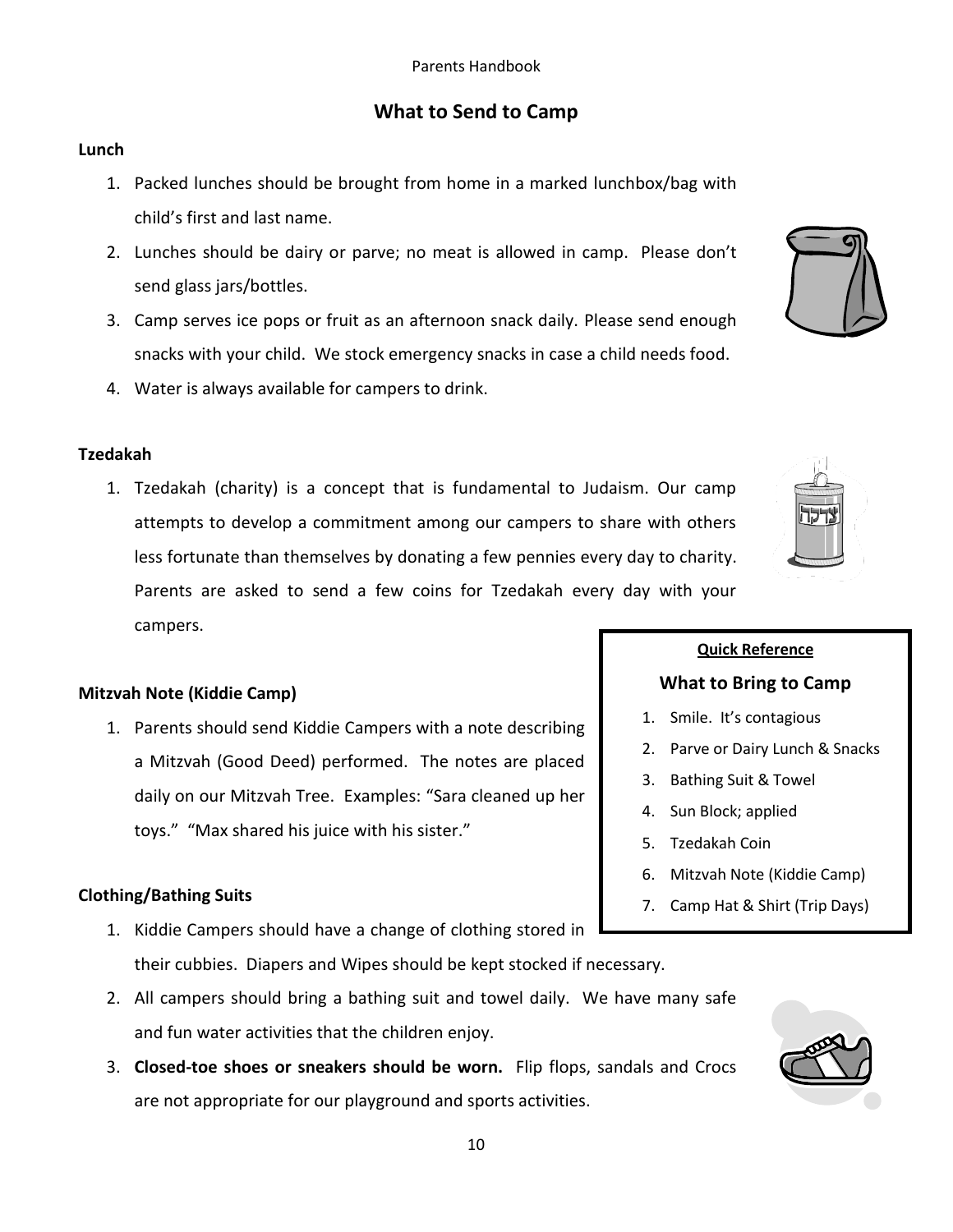### <span id="page-10-0"></span>**Personal Property Regulations** (OM.4.1)

- 1. Alcohol and drugs may not be brought on camp property.
- 2. Camp cannot take responsibility for personal property brought to camp.
- 3. If campers bring iPods, cell phones, digital cameras, or any other expensive item to camp, and they are brought out while camp is in session they will be confiscated and returned to the parents at the end of the day.
- 4. If campers or staff bring potentially dangerous articles to camp, such as skateboards, slingshots, etc. they will be confiscated by the Director.
- 5. The Director will either return to camper or staff at the end of the day or call parents.
- 6. Animals are not allowed on campus.
- 7. Weapons are prohibited on campus. Any staff member or camper who brings a weapon (including a gun, large knife) onto premises will be immediately dismissed from our program.



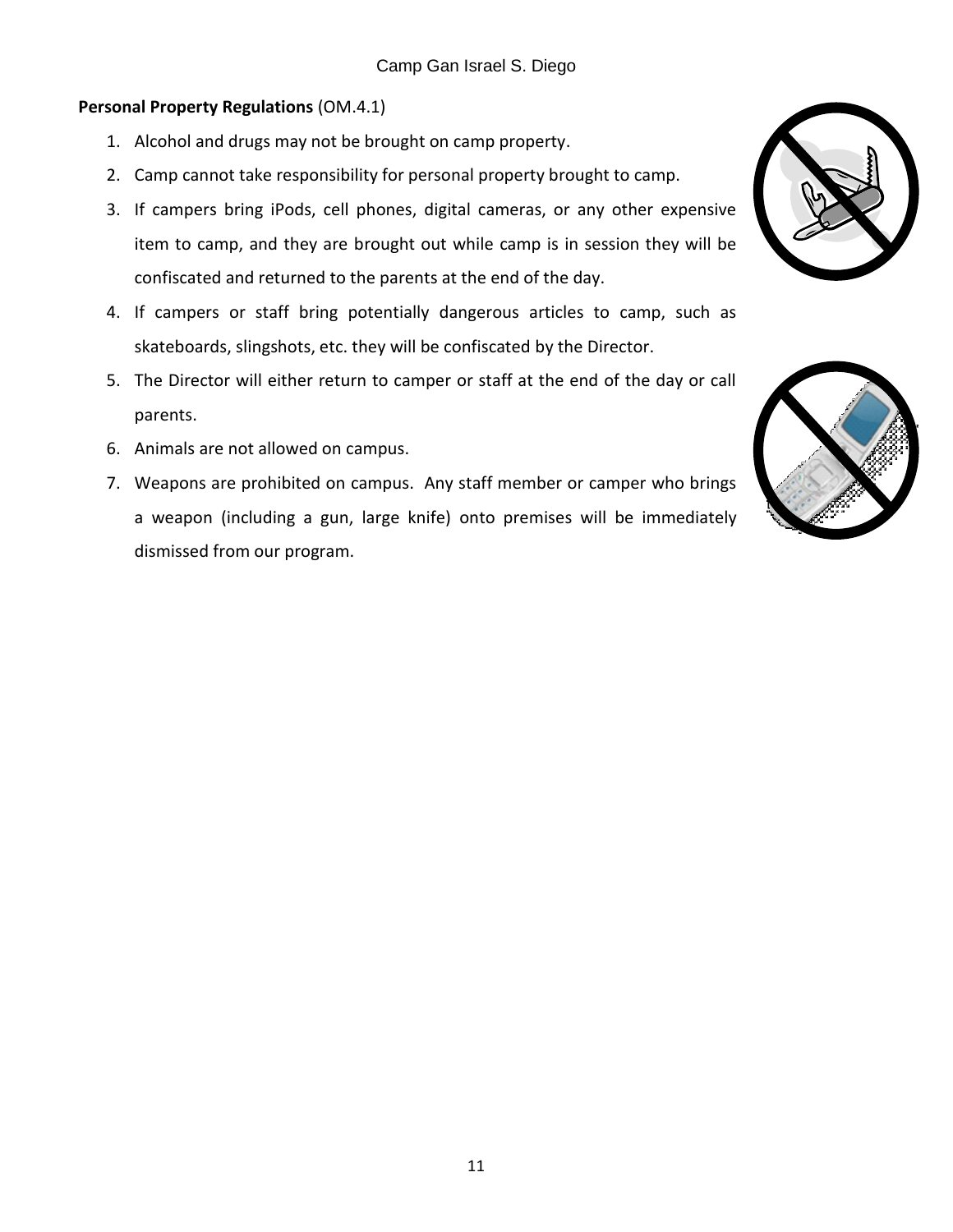## **Frequently Asked Questions**

### <span id="page-11-1"></span><span id="page-11-0"></span>**How does my camper find lost items?**

1. Please mark all belongings with your child's name. This is very important since shirts are identical and individual items are difficult to identify without a label. Lost & Found items are available each day outside the office.

### <span id="page-11-2"></span>**How do I arrange to pick up my camper during the camp day?**

1. If you have to pick up your camper during the day, please notify our office in the morning so we can arrange to have your camper ready for you. We cannot release campers without parental permission.

#### <span id="page-11-3"></span>**Can my camper bring precious items to camp?**

1. Campers should not bring jewelry, cell phones, ipods, head phones, expensive toys, etc. to camp. Camp Gan Israel supplies everything campers will need for each day's activities. See Personal Property Regulations, page 9, for details.

#### <span id="page-11-4"></span>**How can I speak with my child's counselor?**

- 1. A call to the camp office will answer most questions. Since counselors are constantly supervising groups and activities, messages will be taken at the camp office. Please leave your name and evening phone number and the counselor will return your call as soon as possible.
- 2. Counselors will attempt to be available at the end of each camp day to discuss your child's day. Please understand that pickup time is hectic and the supervision and safety of our campers is our first priority. If you have further questions, please call the camp office and leave a message. Staff can be emailed anytime at [staff@cgisd.com.](mailto:staff@cgisd.com) Please leave the name of the staff member/bunk in the subject to help us route the email to the correct staff member.



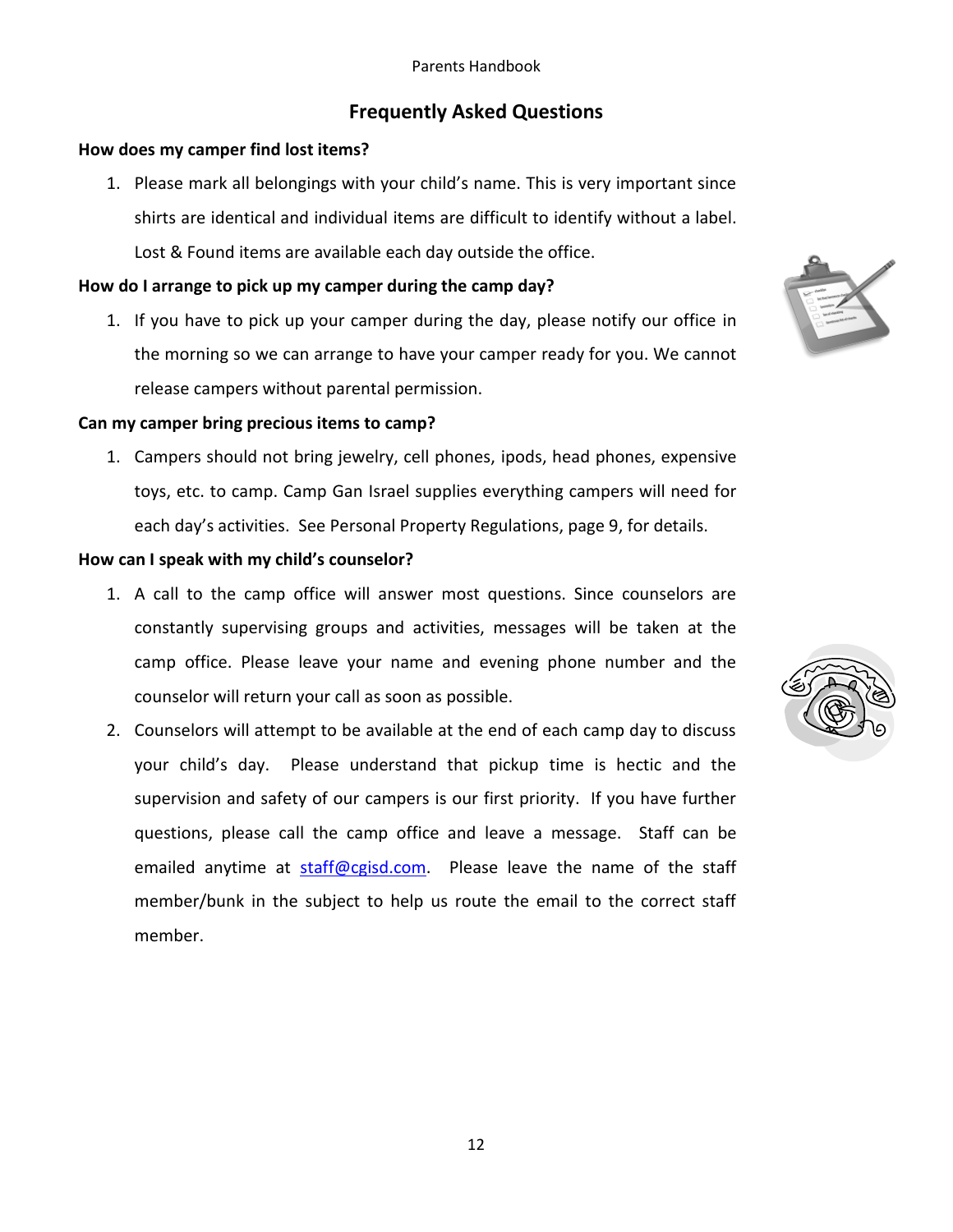This page intentionally left blank.